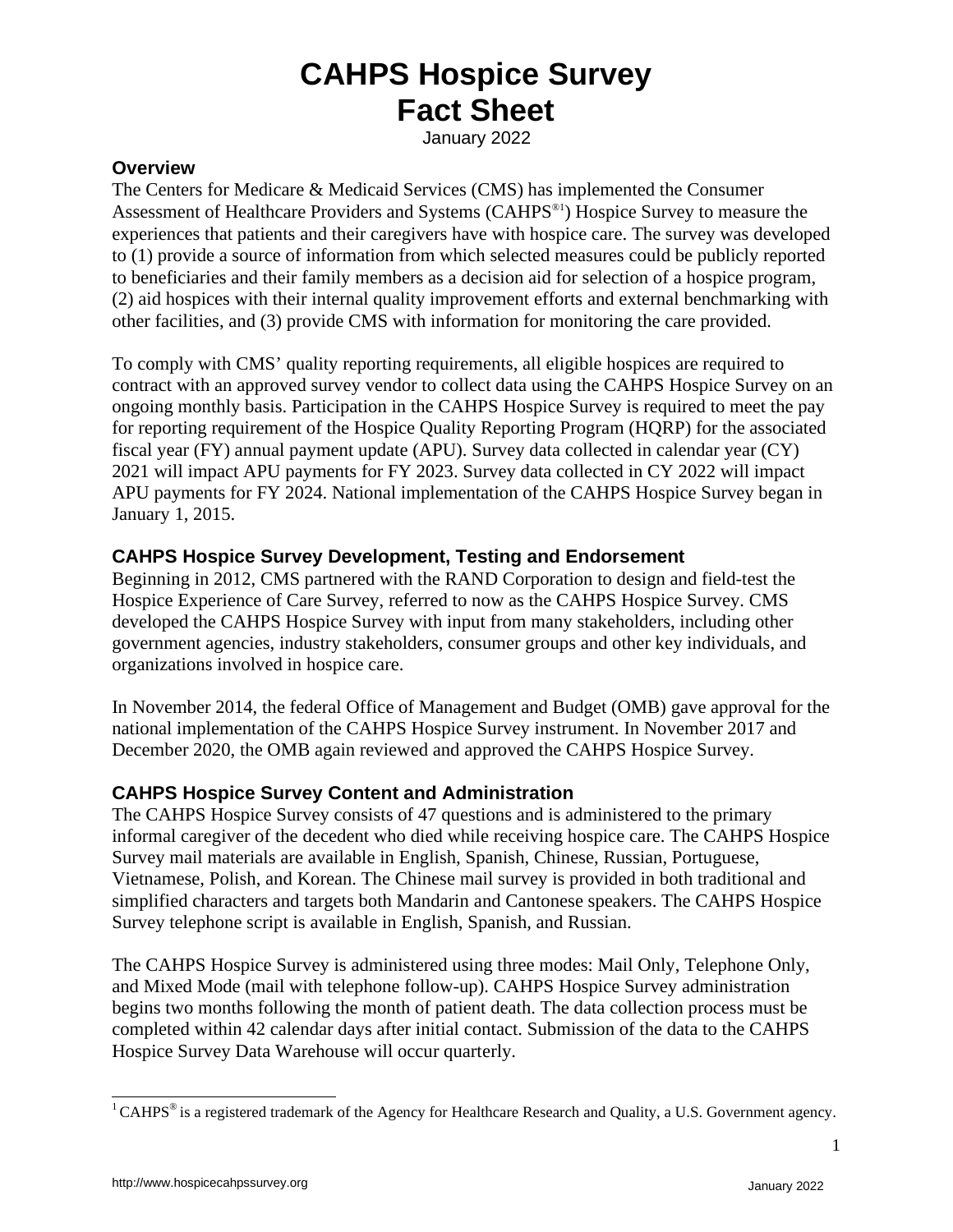January 2022

### **CAHPS Hospice Survey Measures**

The standardized 47-question CAHPS Hospice Survey instrument includes the quality measures listed below. The eight CAHPS Hospice Survey quality measures consist of six composite (multi-item) measures and two single-item global measures. Combining questions with similar attributes into composites allows consumers to quickly review the caregiver's experience with hospice care. The six composites summarize how well the hospice team communicates, how easily the decedent was able to access care, how often the hospice team treated the decedent with respect, how much emotional and religious support was provided by the hospice team, how well the hospice team provided help for various symptoms, and how well the hospice team provided training to the caregiver. The two global measures discuss a number rating of the hospice care, and if the caregiver would recommend the hospice to others.

Official CAHPS Hospice Survey scores are publicly reported four times each year on the Care Compare Web site [\(www.medicare.gov/care-compare\)](http://www.medicare.gov/care-compare). Scheduled refreshes for CAHPS Hospice Survey data occur in February, May, August, and November. Public reporting of CAHPS Hospice Survey results are comprised of a rolling eight quarters of survey data, with data submitted quarterly by survey vendors via the CAHPS Hospice Survey Data Warehouse.

|                                      | <b>CAHPS Hospice Survey Quality Measures and Constituent Items</b>                                                                                                                        |  |
|--------------------------------------|-------------------------------------------------------------------------------------------------------------------------------------------------------------------------------------------|--|
| <b>Composite Measures</b>            |                                                                                                                                                                                           |  |
| <b>Communication with Family</b>     |                                                                                                                                                                                           |  |
| ➤                                    | While your family member was in hospice care, how often did the hospice team keep you<br>informed about when they would arrive to care for your family member?                            |  |
| ➤                                    | While your family member was in hospice care, how often did the hospice team explain things in<br>a way that was easy to understand?                                                      |  |
| ➤                                    | How often did the hospice team listen carefully to you when you talked with them about<br>problems with your family member's hospice care?                                                |  |
| ➤                                    | While your family member was in hospice care, how often did the hospice team keep you<br>informed about your family member's condition?                                                   |  |
| ➤                                    | While your family member was in hospice care, how often did the hospice team listen carefully to<br>you?                                                                                  |  |
| ➤                                    | While your family member was in hospice care, how often did anyone from the hospice team<br>give you confusing or contradictory information about your family member's condition or care? |  |
| <b>Getting Timely Help</b>           |                                                                                                                                                                                           |  |
|                                      | While your family member was in hospice care, when you or your family member asked for help<br>from the hospice team, how often did you get help as soon as you needed it?                |  |
| ➤                                    | How often did you get the help you needed from the hospice team during evenings, weekends, or<br>holidays?                                                                                |  |
| <b>Treating Patient with Respect</b> |                                                                                                                                                                                           |  |
|                                      | $\triangleright$ While your family member was in hospice care, how often did the hospice team treat your family<br>member with dignity and respect?                                       |  |
| ➤                                    | While your family member was in hospice care, how often did you feel that the hospice team<br>really cared about your family member?                                                      |  |

2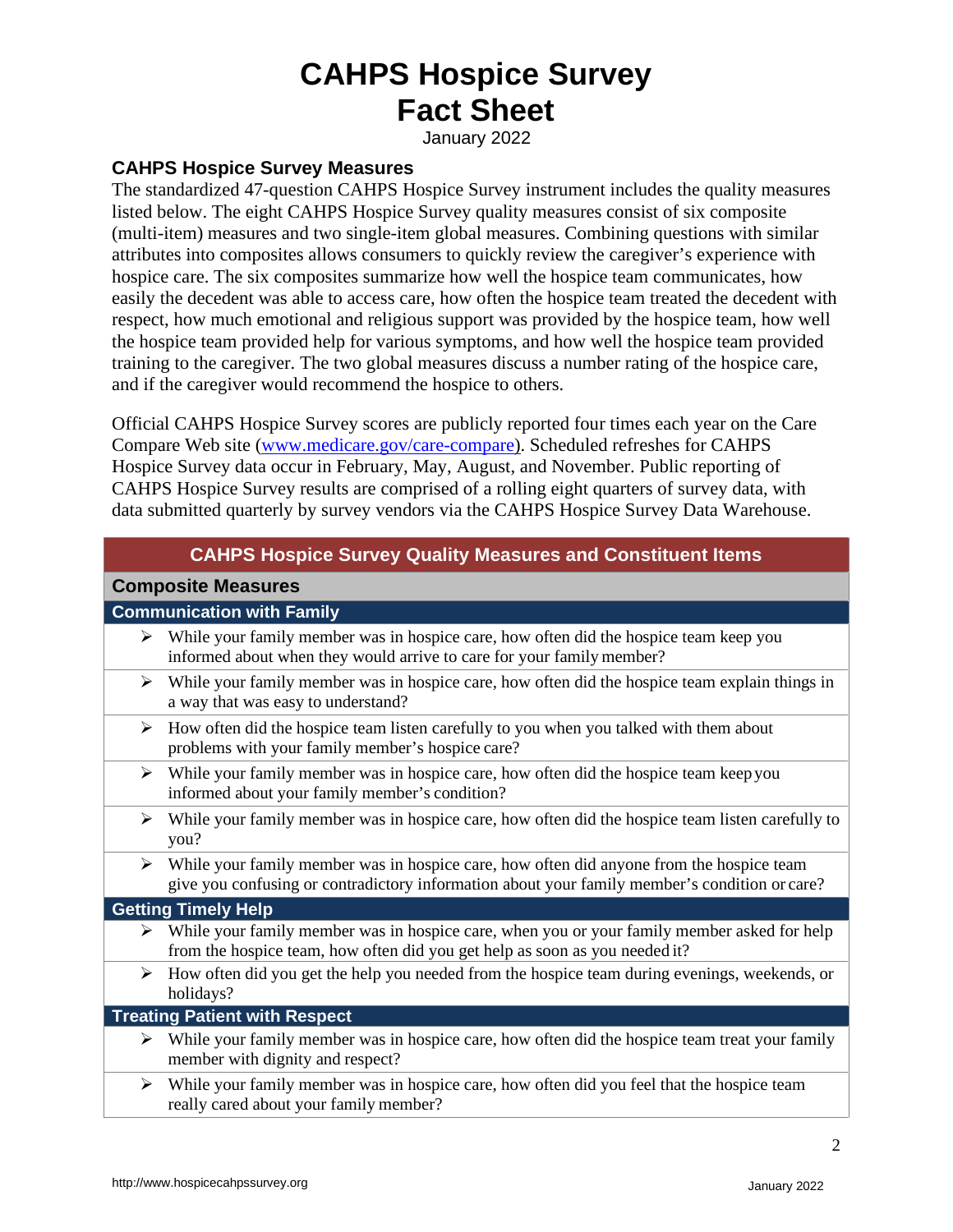January 2022

| <b>CAHPS Hospice Survey Quality Measures and Constituent Items (Cont'd)</b> |                                                                                                                                                                                                                                                                                                |  |
|-----------------------------------------------------------------------------|------------------------------------------------------------------------------------------------------------------------------------------------------------------------------------------------------------------------------------------------------------------------------------------------|--|
|                                                                             | <b>Emotional and Spiritual Support</b>                                                                                                                                                                                                                                                         |  |
| $\blacktriangleright$                                                       | While your family member was in hospice care, how much emotional support did you get from<br>the hospice team?                                                                                                                                                                                 |  |
| ➤                                                                           | In the weeks after your family member died, how much emotional support did you get from the<br>hospice team?                                                                                                                                                                                   |  |
| ➤                                                                           | Support for religious or spiritual beliefs includes talking, praying, quiet time, or other ways of<br>meeting your religious or spiritual needs. While your family member was in hospice care, how<br>much support for your religious and spiritual beliefs did you get from the hospice team? |  |
|                                                                             | <b>Help for Pain and Symptoms</b>                                                                                                                                                                                                                                                              |  |
| ➤                                                                           | Did your family member get as much help with pain as he or she needed?                                                                                                                                                                                                                         |  |
| ➤                                                                           | How often did your family member get the help he or she needed for trouble breathing?                                                                                                                                                                                                          |  |
| ➤                                                                           | How often did your family member get the help he or she needed for trouble with constipation?                                                                                                                                                                                                  |  |
| $\blacktriangleright$                                                       | How often did your family member get the help he or she needed from the hospice team for<br>feelings of anxiety or sadness?                                                                                                                                                                    |  |
|                                                                             | <b>Training Family to Care for Patient</b>                                                                                                                                                                                                                                                     |  |
| ➤                                                                           | Did the hospice team give you the training you needed about what side effects to watch for from<br>pain medicine?                                                                                                                                                                              |  |
| ➤                                                                           | Did the hospice team give you the training you needed about if and when to give more pain<br>medicine to your family member?                                                                                                                                                                   |  |
|                                                                             | $\triangleright$ Did the hospice team give you the training you needed about how to help your family member if<br>he or she had trouble breathing?                                                                                                                                             |  |
| ➤                                                                           | Did the hospice team give you the training you needed about what to do if your family member<br>became restless or agitated?                                                                                                                                                                   |  |
| ➤                                                                           | Side effects of pain medicine include things like sleepiness. Did any member of the hospice team<br>discuss side effects of pain medicine with you or your family member?                                                                                                                      |  |
| <b>Global Measures</b>                                                      |                                                                                                                                                                                                                                                                                                |  |
| <b>Rating of Hospice</b>                                                    |                                                                                                                                                                                                                                                                                                |  |
|                                                                             | Solution Using any number from 0 to 10, where 0 is the worst hospice care possible and 10 is the best<br>hospice care possible, what number would you use to rate your family member's hospice care?                                                                                           |  |
|                                                                             | <b>Willingness to Recommend this Hospice</b>                                                                                                                                                                                                                                                   |  |

 $\triangleright$  Would you recommend this hospice to your friends and family?